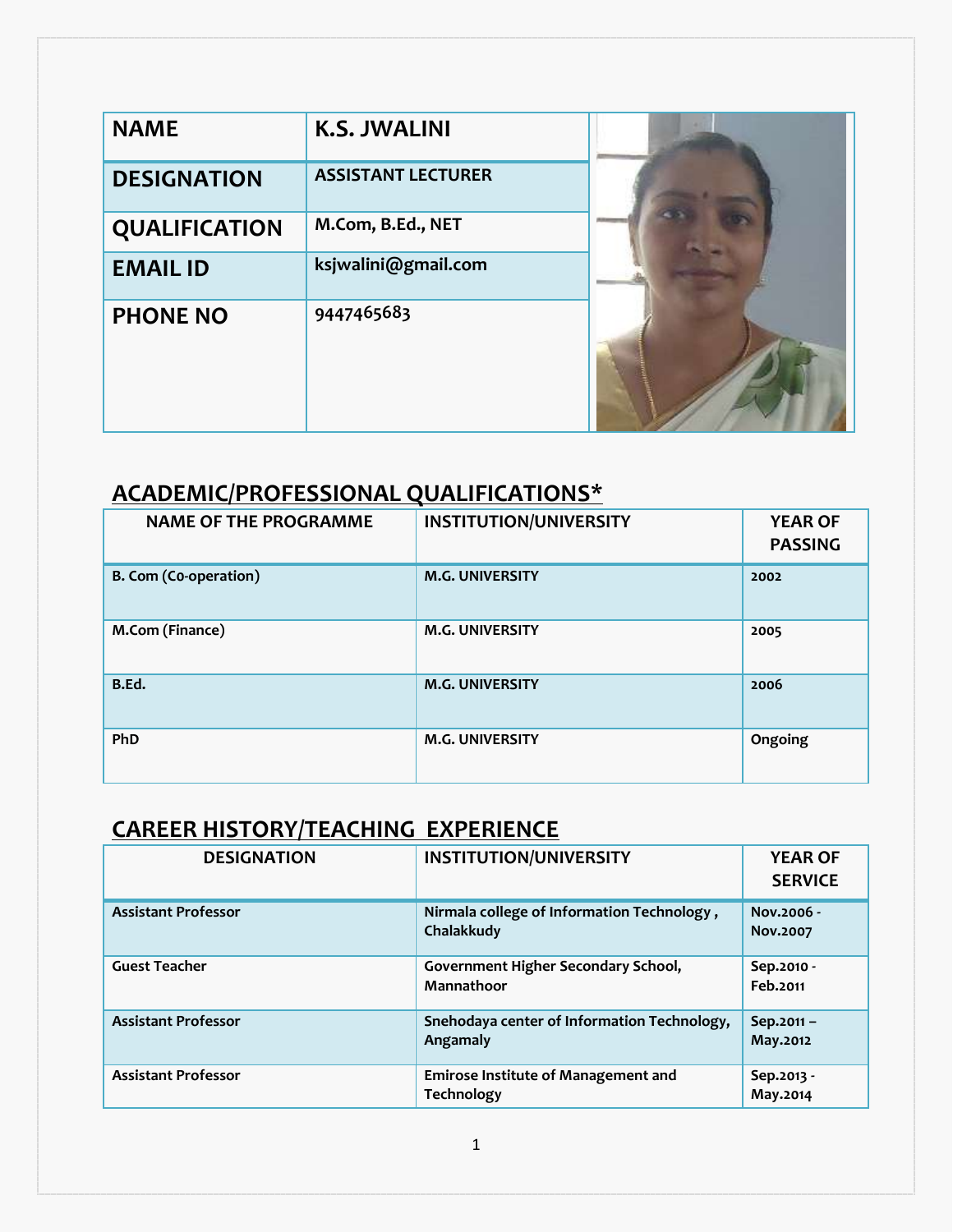| <b>Assistant Professor on Contract</b> | Morning Star Home Science College,<br>Angamaly | $Juv2014-$<br>ongoing |
|----------------------------------------|------------------------------------------------|-----------------------|
|                                        |                                                |                       |

### **ORIENTATION/REFRESHER COURSES ATTENDED**

| <b>SL.NO</b> | NAME OF THE PROGRAMME                                                                    | <b>NAME OF THE ORGANISER</b>                                  | <b>MONTH/</b><br><b>YEAR</b> |
|--------------|------------------------------------------------------------------------------------------|---------------------------------------------------------------|------------------------------|
|              | One-week short term course on<br>Data Analysis and Academic Writing<br>In Social Science | PG Department of Commerce,<br>ST. Stephen's College, Uzhavoor | August/2019                  |
|              |                                                                                          |                                                               |                              |

# **SEMINARS/CONFERENCES/WORKSHOPS ATTENDED#**

| SL.NO                   | <b>NAME OF THE</b><br><b>PROGRAMME</b>                                                                                                | <b>NAME OF THE ORGANISER&amp;</b><br><b>SPONSORING AGENCY</b>                                                       | <b>VENUE &amp;</b><br><b>DATE</b>                                | LEVEL <sup>*</sup>   |
|-------------------------|---------------------------------------------------------------------------------------------------------------------------------------|---------------------------------------------------------------------------------------------------------------------|------------------------------------------------------------------|----------------------|
| $\mathbf{1}$            | <b>Environmental Degradation</b><br><b>Threat</b><br>to<br>India's<br>$\mathbf{A}$<br><b>Economic Development</b>                     | <b>Department of Economics-Morning</b><br><b>Star Home Science College</b><br>Angamaly, UGC<br>sponsored            | College, 24 <sup>th</sup> & 25 <sup>th</sup><br><b>July 2014</b> | <b>National</b>      |
| $\overline{\mathbf{2}}$ | <b>Financial Inclusion:</b><br>Prospects, Issues &<br>Challenges                                                                      | Post Graduate Dept.of Commerce<br>& Research Center- St. Xavier's<br>college for Women Aluva, UGC<br>sponsored      | College, 27 <sup>th</sup> & 28 <sup>th</sup><br>Nov.2014         | <b>National</b>      |
| $\overline{\mathbf{3}}$ | Inclusive Growth and<br>Development in the Indian<br>Context                                                                          | <b>Department of Economics-Morning</b><br><b>Star Home Science College</b><br>Angamaly, UGC<br>sponsored            | College, 23rd &<br>24th July 2015                                | <b>National</b>      |
| $\overline{4}$          | Sustainable Health and<br>Wellness-Issues and<br>Challenges                                                                           | <b>Department of Home Science-</b><br><b>Morning Star Home Science</b><br><b>College Angamaly, UGC</b><br>sponsored | College, 12th &<br>13th August 2015                              | <b>National</b>      |
| 5                       | Financial Literacy-A<br>Supreme Tool in<br><b>Accelerating Corporate</b><br>Social Responsibility in<br><b>Financial Institutions</b> | Post Graduate Dept. Of Commerce<br>& Research Center- St. Xavier's<br>college for Women-Self financing<br>Aluva     | college, 18 July<br>2016                                         | <b>International</b> |
| 6                       | Food Safety and Quality<br>Assurance- A Comprehensive<br>Perpetual Perspective                                                        | <b>Department of Home Science-</b><br><b>Morning Star Home Science</b><br><b>College Angamaly, UGC</b><br>sponsored | College, 11&12<br>August 2016                                    | <b>National</b>      |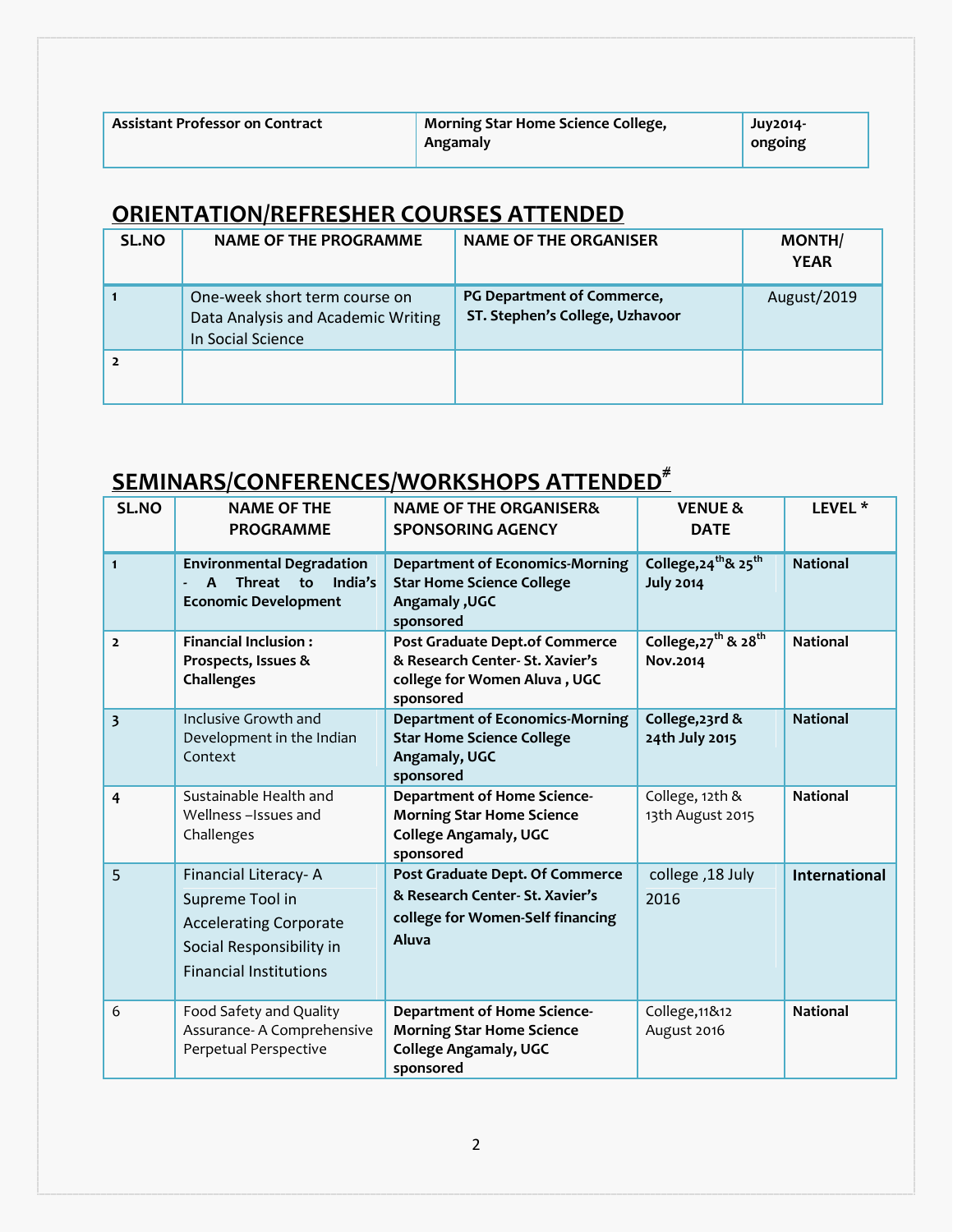| 7  | <b>Revised Accreditation</b><br>Process of NAAC                   | IQAC, Morning Star Home Science<br>College                                                 | College, 25Juy2019                         | <b>National</b> |
|----|-------------------------------------------------------------------|--------------------------------------------------------------------------------------------|--------------------------------------------|-----------------|
| 8  | Research Methodology                                              | PG and Research Department of<br>Home Science, Morning Star Home<br><b>Science College</b> | College, 1&2<br>August 2019                | <b>State</b>    |
| 9  | <b>Bibliotherapy for Mental</b><br>Well-Being: Theries and Praxis | Department of English, Morning<br>Star Home Science College.                               | College,<br>27 <sup>th</sup> September2019 | International   |
| 10 | Academic Publishing In Social<br>Science                          | PG and Research Department of<br>Commerce, St. Stephen's College,<br><b>Uzhavoor</b>       | College, 28 <sup>th</sup><br>September2019 | <b>State</b>    |

## **JOURNAL PUBLICATIONS**

| SL.NO. | <b>TITLE</b>                                                                                       | NAME OF JOURNAL / VOL.<br>NO / ISSUE NO / PAGE NOS                                                                                | <b>ISSN NO</b>                | <b>MONTH</b><br><b>YEAR</b> |
|--------|----------------------------------------------------------------------------------------------------|-----------------------------------------------------------------------------------------------------------------------------------|-------------------------------|-----------------------------|
| 1.     | <b>GROWING ONLINE</b><br>LEARNING A NEW WAY OF<br><b>EDUCATION MARKET</b>                          | <b>XAVIERIAN JOURNAL OF</b><br><b>RESEARCH IN COMMERCE</b><br>(XJORC), Vol.1 No.2, Page<br>No.119-127,                            | ISSN2347-372X                 | <b>July 2016</b>            |
| 2.     | <b>FINANCIAL SECTOR</b><br>DEVELOPMENT STRATEGY<br><b>FOR ACHIEVING</b><br><b>INCLUSIVE GROWTH</b> | <b>INCLUSIVE GROWTH&amp;</b><br>DEVELOPMENT IN THE<br><b>INDIAN CONTEXT VOL.1, Page</b><br>No.118, ISBN978-81-7255-<br>$071 - 4$  | ISBN 978-81-<br>7255-071-4    | June 2016                   |
| 3.     | <b>Trend of Green Product</b><br>Special Reference to<br>Ernakulam District                        | Think India Journal- UGC Care<br>Approved International<br>Indexed and Referred Journal<br><b>Vol-22</b>                          | ISSN:0971-1260                | 14-Dec.-2019                |
| 4.     | Impact of Covid19 on<br>work-life balance of Asha<br>workers at Ernakulam<br>district, Kerala      | GIS Science Journal -UGC Care<br>Approved Group-II Journal<br>Volume 8, Issue 5, May 2021                                         | <b>ISSN NO.-1869-</b><br>9391 | May 2021                    |
| 5.     | <b>Trend of Cryptocurrency</b>                                                                     | Aegaeum Journal-UGC Care<br>Approved Group-II Journal<br>,Volume IX, Issue VI, June-<br>2021, ISO: 7021-2008 Certified<br>Journal | ISSN.No.0776-<br>3808         | June-2021                   |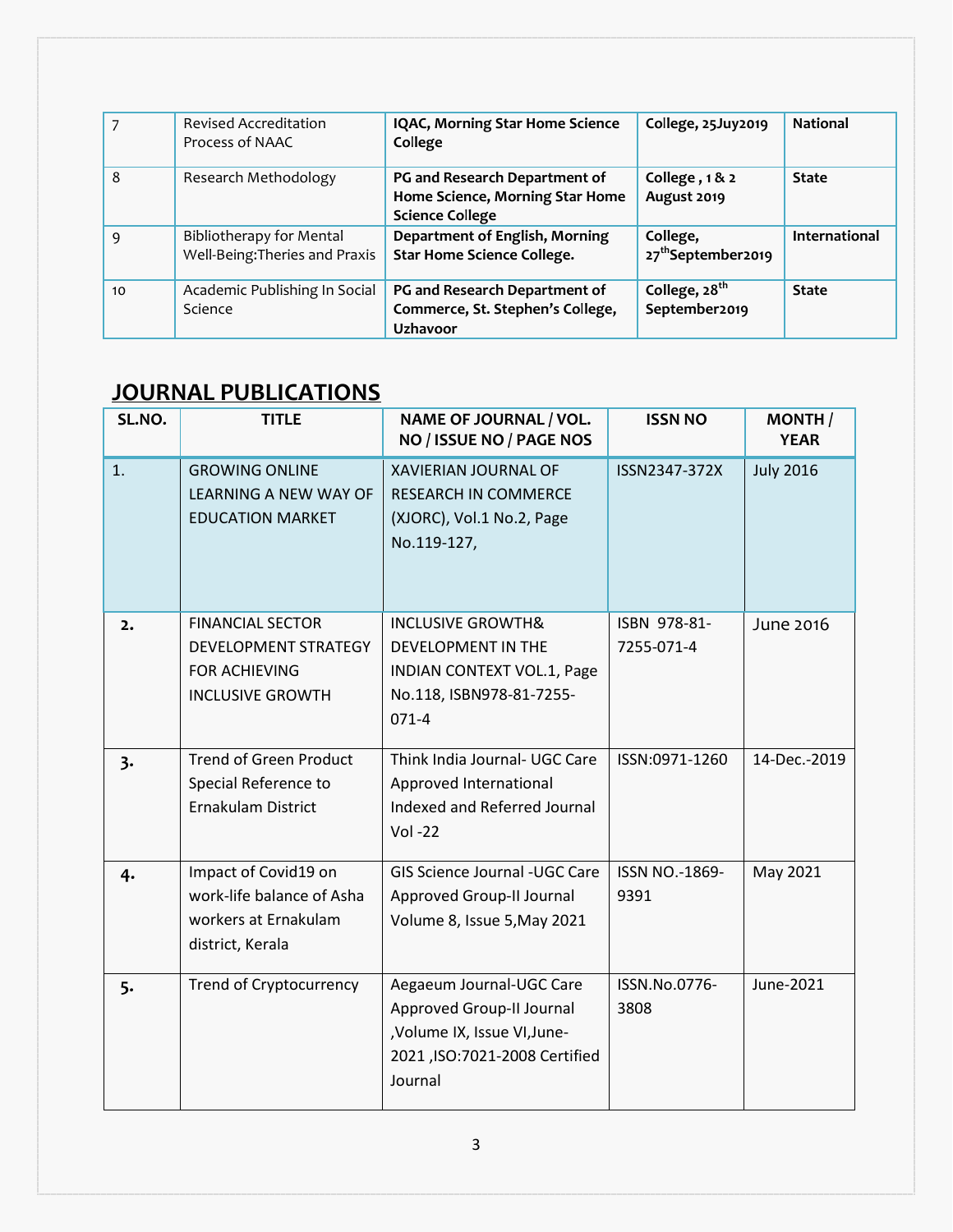#### **SEMINARS ORGANIZED**

| <b>SL.NO</b> | <b>NAME OF THE SEMINAR</b>                                      | <b>NAME OF THE</b><br><b>ORGANISER &amp;</b><br><b>SPONSORING AGENCY</b>                                                                    | <b>VENUE &amp;</b><br><b>DATE</b>                                            | <b>POSITION</b><br><b>HELD</b> | LEVEL <sup>*</sup>                     |
|--------------|-----------------------------------------------------------------|---------------------------------------------------------------------------------------------------------------------------------------------|------------------------------------------------------------------------------|--------------------------------|----------------------------------------|
| 1.           | Two Years of GST In India:<br>Problems and Prospects<br>2019    | Department of<br><b>Commerce, Morning</b><br><b>Star Home Science</b><br>College in association<br>with SNAPS a non-Profit<br>organization. | College, 14 <sup>th</sup><br>October 2019                                    | Coordinator                    | State                                  |
| 2.           | Impact of Covid-19 on 3 T's-<br><b>Prospects and Challenges</b> | Department of<br><b>Commerce, Morning</b><br><b>Star Home Science</b><br>College                                                            | Online (G Meet)<br>23rd May2020                                              | Host and<br>Coordinator        | <b>National</b>                        |
| 3.           | 3 Years of GST@360                                              | Department of<br><b>Commerce, Morning</b><br><b>Star Home Science</b><br>College in association<br>with SNAPS a non-Profit<br>organization. | Online (G Meet)<br>5 <sup>th</sup> October2020<br>to $9^{th}$<br>October2020 | Host and<br>Coordinator        | Five day<br><b>National</b><br>webinar |

### **POSITIONS HELD IN COLLEGE**

- HOD in Emirose Institute of Management & Technology, Angamaly.
- Head of the Department of Commerce, Morning Star Home Science College, Angamaly
- Union Advisor
- Coordinator of Career Guidance Cell
- Coordinator of State level Seminar
- Coordinator of National Level Webinar
- Coordinator of additional courses and professional courses.

### **LECTURE NOTES**

- **Attended Short Term Course on Data Analysis and Academic Writing in Social Science from 6th t0 10th August 2019.**
- $\bullet$